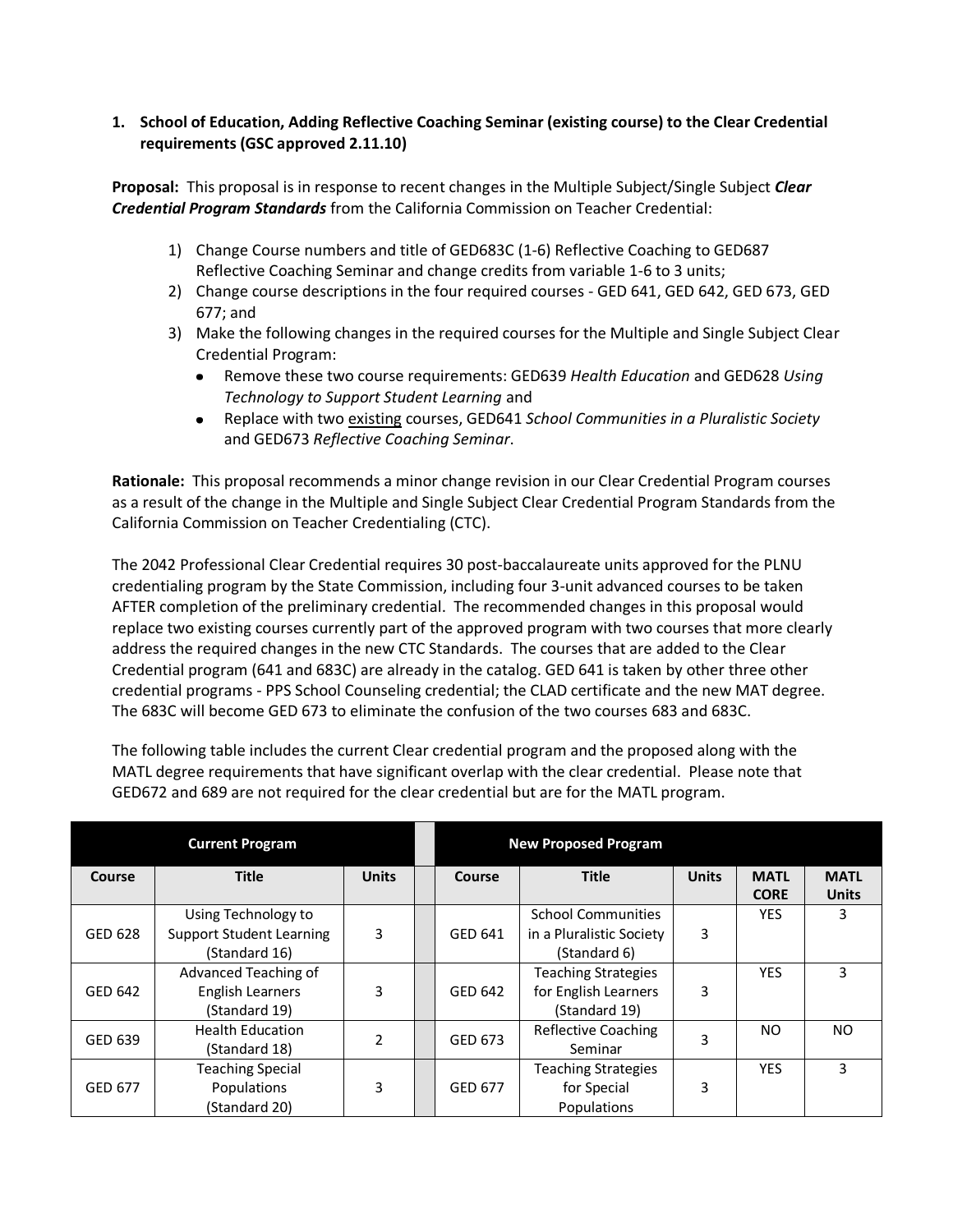| <b>TOTAL Professional Clear Advanced</b><br><b>Coursework</b> |                    | $12 - 17$ | <b>TOTAL Professional Clear</b><br><b>Advanced Coursework</b> |                            | 12 |            | 16          |
|---------------------------------------------------------------|--------------------|-----------|---------------------------------------------------------------|----------------------------|----|------------|-------------|
|                                                               |                    |           | GED689/G<br>ED689P                                            | <b>Action Research</b>     | No | <b>YES</b> | $3 + 1 = 4$ |
| GED683C                                                       | Reflective Seminar | $1 - 6$   | GED672                                                        | Philosophy of<br>Education | No | <b>YES</b> |             |
|                                                               |                    |           |                                                               | (Standard 20)              |    |            |             |

## **Catalog Copy:**

## **Current Course Description**

## **GED 641 (3) SCHOOL COMMUNITIES IN A PLURALISTIC SOCIETY**

This course develops candidate knowledge, skills, and dispositions with regard to cultural concepts and perspectives and culturally inclusive instruction (CTEL 3 Domains 1 and 2), including cultural contact, cultural diversity in California and the United States, cross-cultural interaction, the role of culture in the classroom and school, culturally inclusive learning environments, and family/community involvement.

## **Proposed Course Description**

## **GED 641 (3) SCHOOL COMMUNITIES IN A PLURALISTIC SOCIETY**

This course builds on the knowledge, skills, application and dispositions with regard to cultural concepts and perspectives when designing equitable and inclusive learning environments for all students. This course will address the issues of diversity that affect school climate, teaching and learning. Bias is examined and minimized in the design and delivery of instruction with regards to race, socioeconomic status, culture, gender, sexual orientation, as well as academic, linguistic and family background in classrooms and the educational system as a whole.

## **Current Course Description**

## **GED 642 (3) ADVANCED TEACHING OF ENGLISH LEARNERS**

This course builds on the knowledge, skills, and dispositions acquired during a professional teacher preparation program for the delivery of comprehensive, specialized instruction for English learners. Candidates deepen their understanding and proficiency in language structure and use, first and second language development and their relationship to academic achievement (CTEL 1 Domains 1 and 2), assessment of English learners, foundations of English language literacy development and content instruction, approaches and methods for ELD and content instruction (CTEL 2 Domains 1, 2, and 3), and cultural concepts and perspectives and culturally inclusive instruction (CTEL 3 Domains 1 and 2). This course satisfies the English Learners requirement (2042 Standard 19) for the professional clear Level 2 teaching credential and is also one of the four PLNU CLAD courses.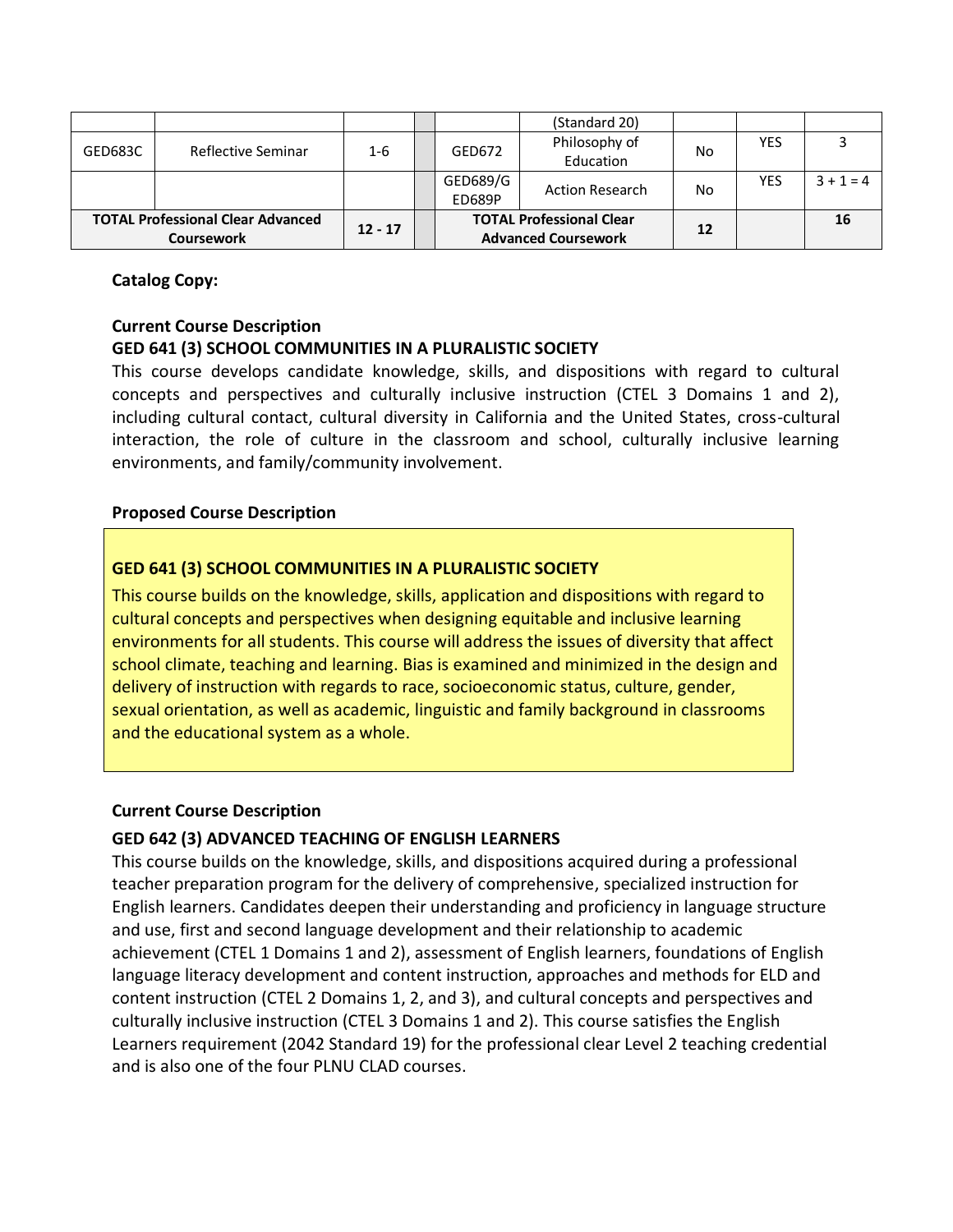*Demonstrated competencies gained through a school district BTSA Induction program may be applied toward course requirements.*

## **Proposed Course Description**

## **GED 642 (3) TEACHING STRATEGIES FOR ENGLISH LEARNERS**

This course builds on the knowledge, skills, applications, and dispositions acquired during a professional teacher preparation program for the delivery of comprehensive, specialized instruction for English learners. Candidates will apply their understanding and proficiency in language structure and use, first and second language development and their relationship to academic achievement, assessment of English learners, foundations of English language literacy development and content instruction, approaches and methods for ELD and content instruction, and cultural concepts and perspectives and culturally inclusive instruction.

Current Course Description:

## **GED 683C (1-6) REFLECTIVE COACHING**

PLNU master's degree students who are not participating in a district induction program participate in a reflective coaching seminar and complete PLNU formative assessment events aligned with the California Standards for the Teaching Profession. May repeat for a total of six units. Graded Credit/No Credit.

*If the requirements for this course are met by work completed through a school district, a PLNU professor will monitor coursework and require a minimum of three reflections with feedback in addition to a comprehensive review of the end-of-course portfolio to ensure that all Graduate Education 683C course requirements are met according to the PLNU course standards.*

## **Proposed Catalog Course Description**

# **ED 673 (3) REFLECTIVE COACHING SEMINAR**

Candidates not participating in a district induction program participate in a reflective coaching seminar. This seminar course will provide ongoing professional development to ensure the knowledge and skills are developed to support all candidates effectively in collaboration with school site partners, clinical personnel and site-based supervising personnel. Systematic formative assessment will be used to support and inform candidates about their professional growth as they reflect, improve and apply the teaching practice based on the California Standards for the Teaching Profession (CSTP). Graded Credit/No Credit.

Current Course Description: **GED 677 (3) TEACHING STRATEGIES FOR SPECIAL POPULATIONS**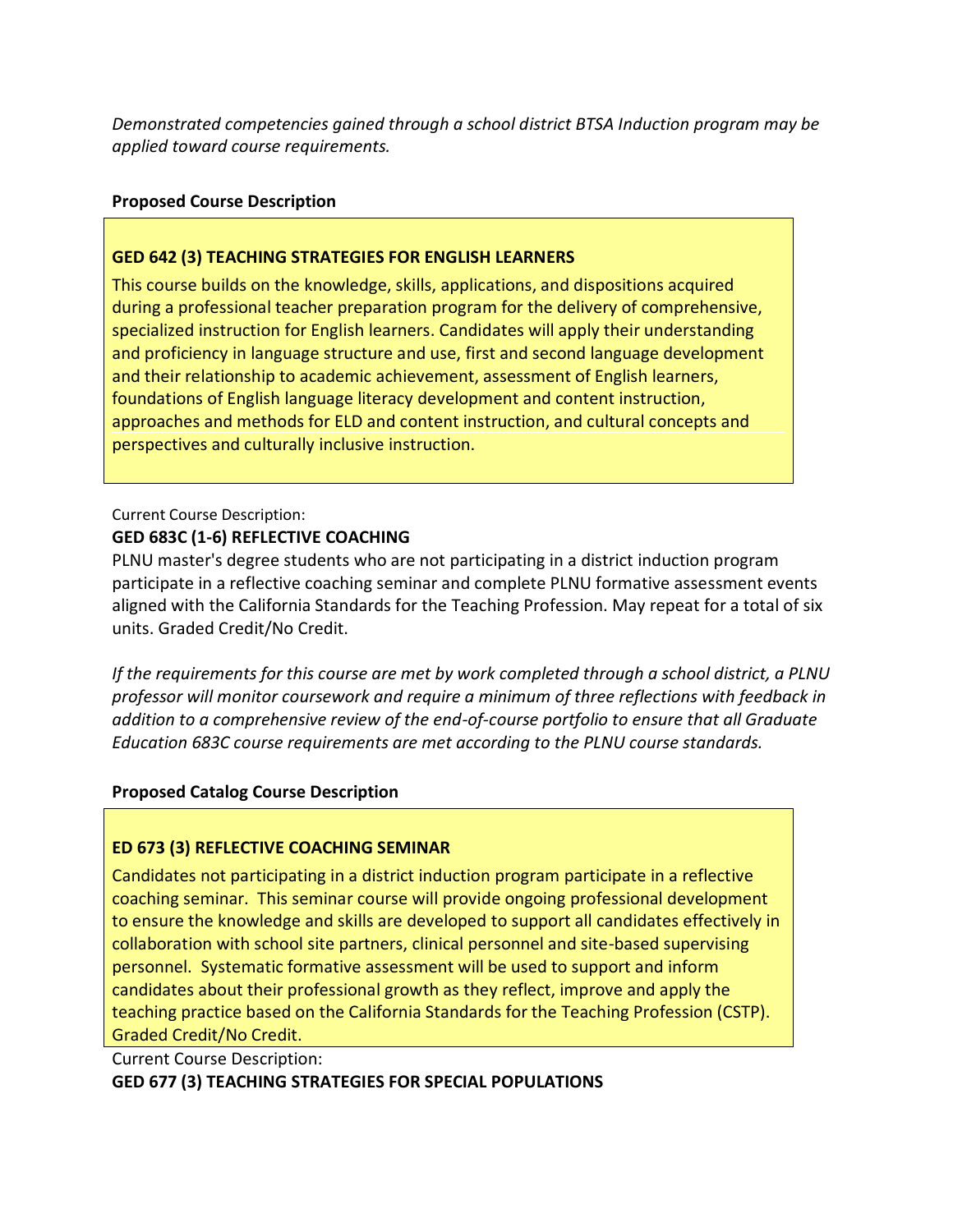This course provides fifth-year candidates the opportunity to build on their knowledge, skills, experiences and strategies acquired during preliminary preparation for teaching students with disabilities, students in the general education classroom who are at risk and students who are gifted and talented. Each candidate will review the statutory provisions of the Individuals with Disabilities Education Act (IDEA), and Section 504 of the Rehabilitation Act of 1973, discuss subsequent changes in the Acts, and any new, relevant statutory requirements. Candidates also review the statutory and/or local provisions relating to the education of students who are gifted and talented. This course satisfies the special population requirements (2042 Standard 20) for the professional clear Level 2 teaching credential.

*Demonstrated competencies gained through a school district BTSA Induction program may be applied toward course requirements.*

## **Proposed Catalog Course Description**

## **GED 677 (3) TEACHING STRATEGIES FOR SPECIAL POPULATIONS**

This course will build on the candidate's knowledge, skills, experiences, and strategies acquired during preliminary preparation for teaching students with disabilities, students in the general education classroom who are at risk and students who are gifted and talented. Each candidate will review and learn application principles for the statutory provisions of the Individuals with Disabilities Education Act (IDEA), and Section 504 of the Rehabilitation Act of 1973, discuss and reflect on subsequent changes in the Acts, and any new, relevant statutory requirements. Candidates will review the statutory and/or local provisions relating to the education of students who are gifted and talented.

## **2. School of Education, Clinical Practice Seminar change of grading in order to reflect the academic rigor of this program (GSC approved 2.11.10)**

**Rationale**: In spring of 2009, the School of Education and the full faculty approved offering the Master of Arts in Teaching. As part of this change from a credential program to a master's degree, the rigor of graduate coursework was increased.

In order to reflect the academic rigor of this program, the School of Education MAT Clinical Practice Committee would like to change the current Credit/No Credit grading option in Clinical Practice Seminars to a letter grading option.

Students enroll concurrently in Clinical Practice and Clinical Practice Seminar as the capstone experience in their credential. The MAT Clinical Practice Committees believes this change will add an additional level of accountability for students during Clinical Practice Seminars, which are seminal in their growth as classroom practitioners.

Courses:

EDU631 Elementary Clinical Practice Seminar I